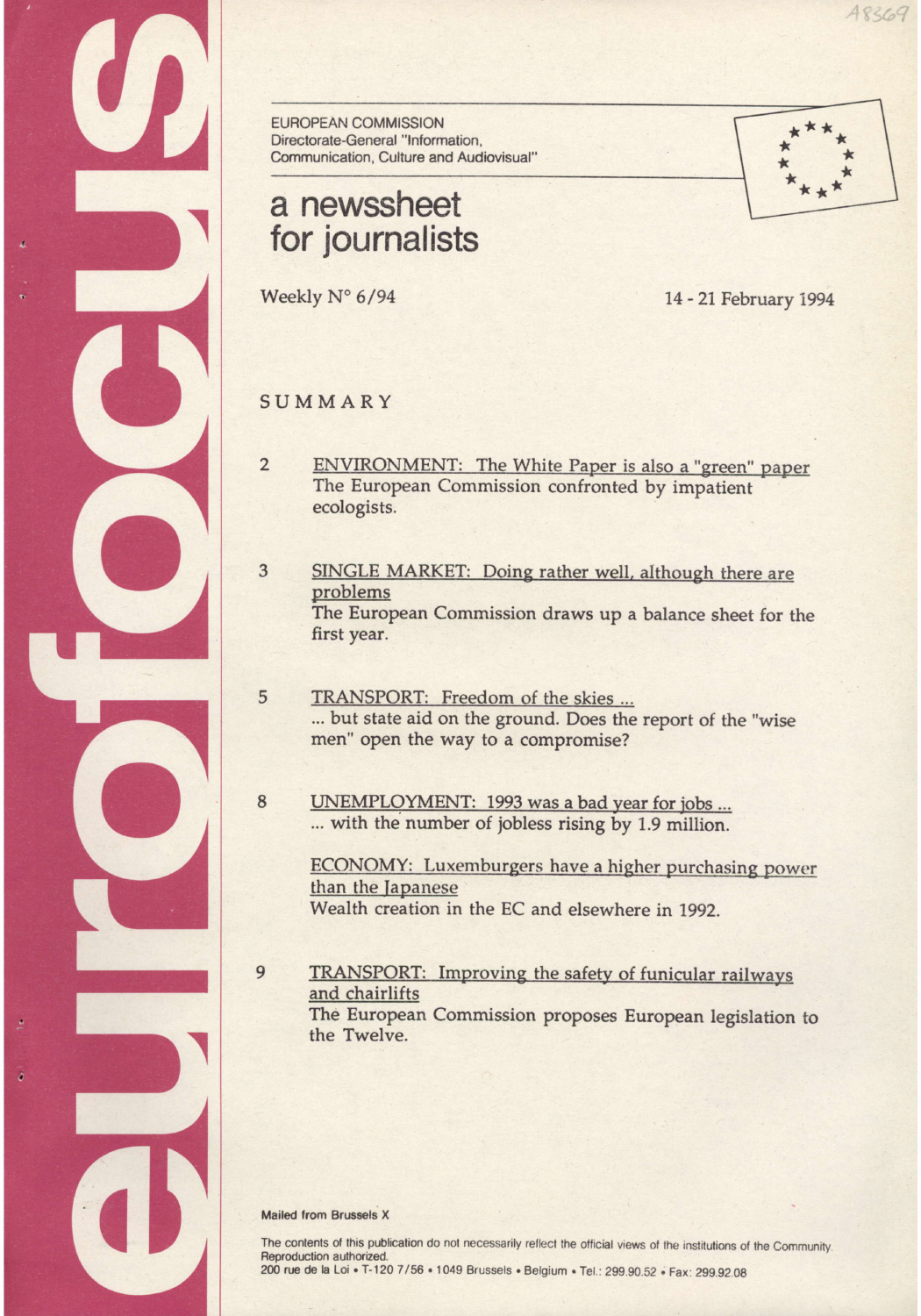ENVIRONMENT: The White Paper is also a "green" paper The European Commission confronted by impatient ecologists.

You can reduce unemployment even while safeguarding the environment, but you cannot "clean up" economic activities from one day to the next. This, in a nutshell, is how the President of the European Commission, Jacques Delors, put it to the leaders of the main environmental organizations established in Europe in early February- the European Environment Bureau, the European Coordination for the Friends of the Earth, Greenpeace Europe and WWF (World Wildlife Fund).

The leaders of the environmental movement had come to meet President Delors and the European Environment Commissioner, Yannis Paleokrassas, for their second annual meeting with the Commission. They were of the view that the White Paper, "Growth, Competitiveness, Employment"\*, did not devote much space to the question of durable economic development. They held that the White Paper, which sets out the broad guidelines for the Union for the end of the century, contains some positive features, but it gives bad habits more than is their due. The ecologists were critical, for example, of the fact that the EU is continuing to build roads and motorways with "European money". They also claimed that the aid granted by the European regional, social and agricultural funds do not take the environment sufficiently into account.

President Delors, for his part, pointed out that the Commission's White Paper is "a window open on the medium term". It introduces new ideas, by showing the link between unemployment and the excessive use of natural resources, and by proposing solutions likely to favour both employment and the environment. Products which require less raw materials for their manufacture, for example, are cheaper as a result, and last longer - stimulating the control and repair services and materials which can be reused or recycled. The White Paper also suggests that scientific research be redirected towards "clean" areas, such as renewable energy sources, waste recycling and new materials. It also favours the adoption by economists of "green book-keeping", which consists of assessing developments including the production of wealth- by taking into account their effects on the environment.

 $x/77/94$  ...  $\frac{1}{100}$  ...  $\frac{1}{100}$  ...  $\frac{1}{100}$  ...  $\frac{1}{100}$  ...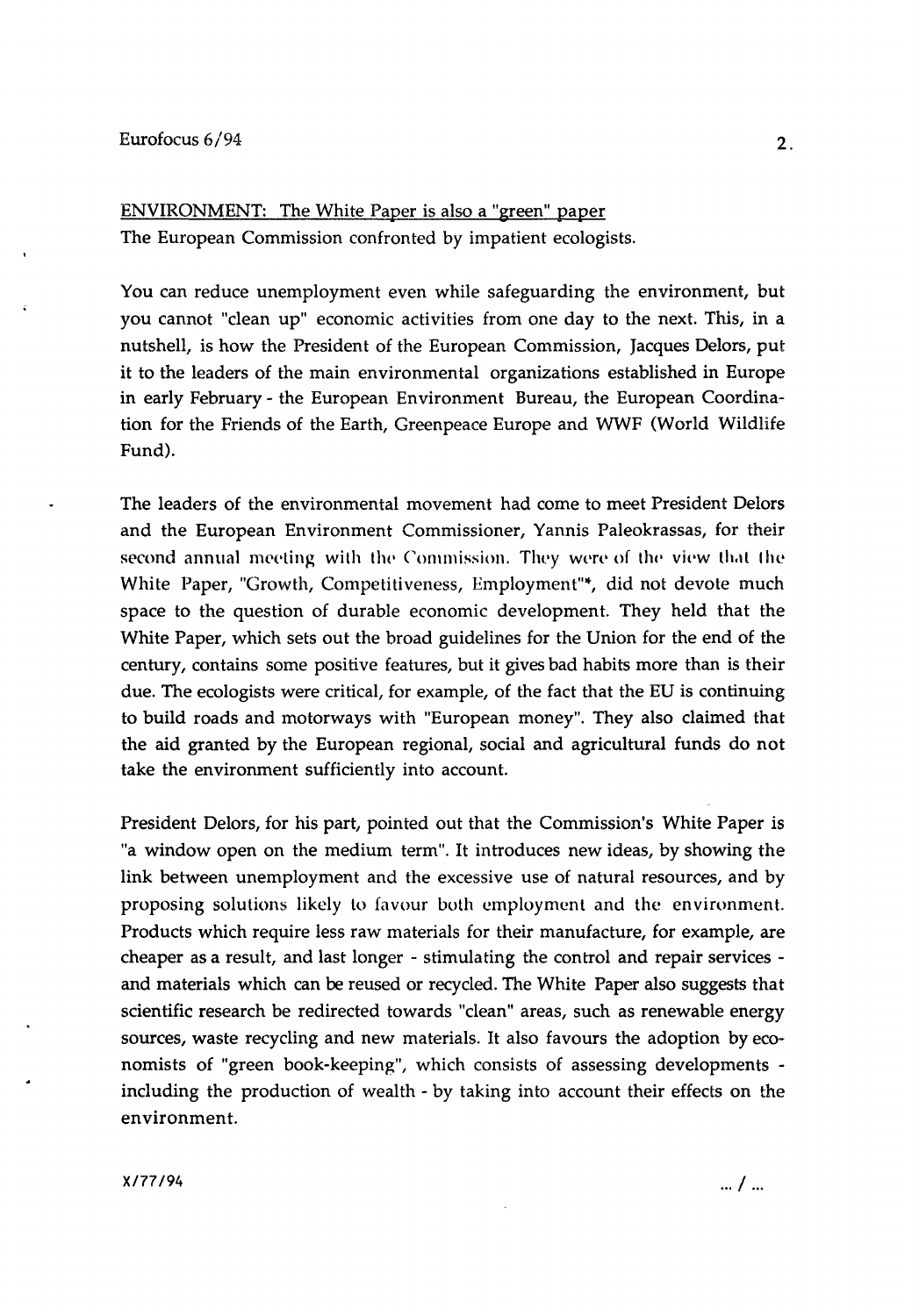However, in order that the Twelve may accept it more readily, the White Paper should propose more traditional short-term measures. The fact is that some of them favour the environment, notably the development of railways and combined road/rail or train/boat transport, as well as certain major infrastructure projects.

But if there is an issue over which President Delors shares the impatience of the ecologists, it is the proposal to tax energies which pollute - the so-called "energy/  $CO<sub>2</sub>$ ", a reference to carbon dioxide. The European Commission President has declared himself ready to fight to the very end of his mandate - at the end of this year- to get EU ministers to adopt this tax. For Mr. Delors this tax, which appears in the White Paper also, would encourage not only the defense of the environment but also employment, because it would make it possible to compensate a fall in social security payments on less qualified jobs.

\* See Eurofocus N° 1 /94.

SINGLE MARKET: Doing rather well, although there are problems The European Commission draws up a balance sheet for the first year.

"It's doing rather well, but there are problems" is how the European Commission's Director-General for the internal market, John Mogg, summed up for the press at the end of January the balance sheet for the first year of the single market.

Mr. Mogg began by pointing out that there had not been a revolution from one day to the next on 1 January 1993: the "European laws" adopted to bring about the single market are slowly coming into force, over a period of several years, and their effects will therefore only be felt in time. Consequently, it is too soon to conduct an in-depth analysis of the benefits of the single European market: the Commission will publish a detailed report in 1996, along the lines of the Cecchini report, presented in 1988 in order to quantify the potential benefits of the "1992 project".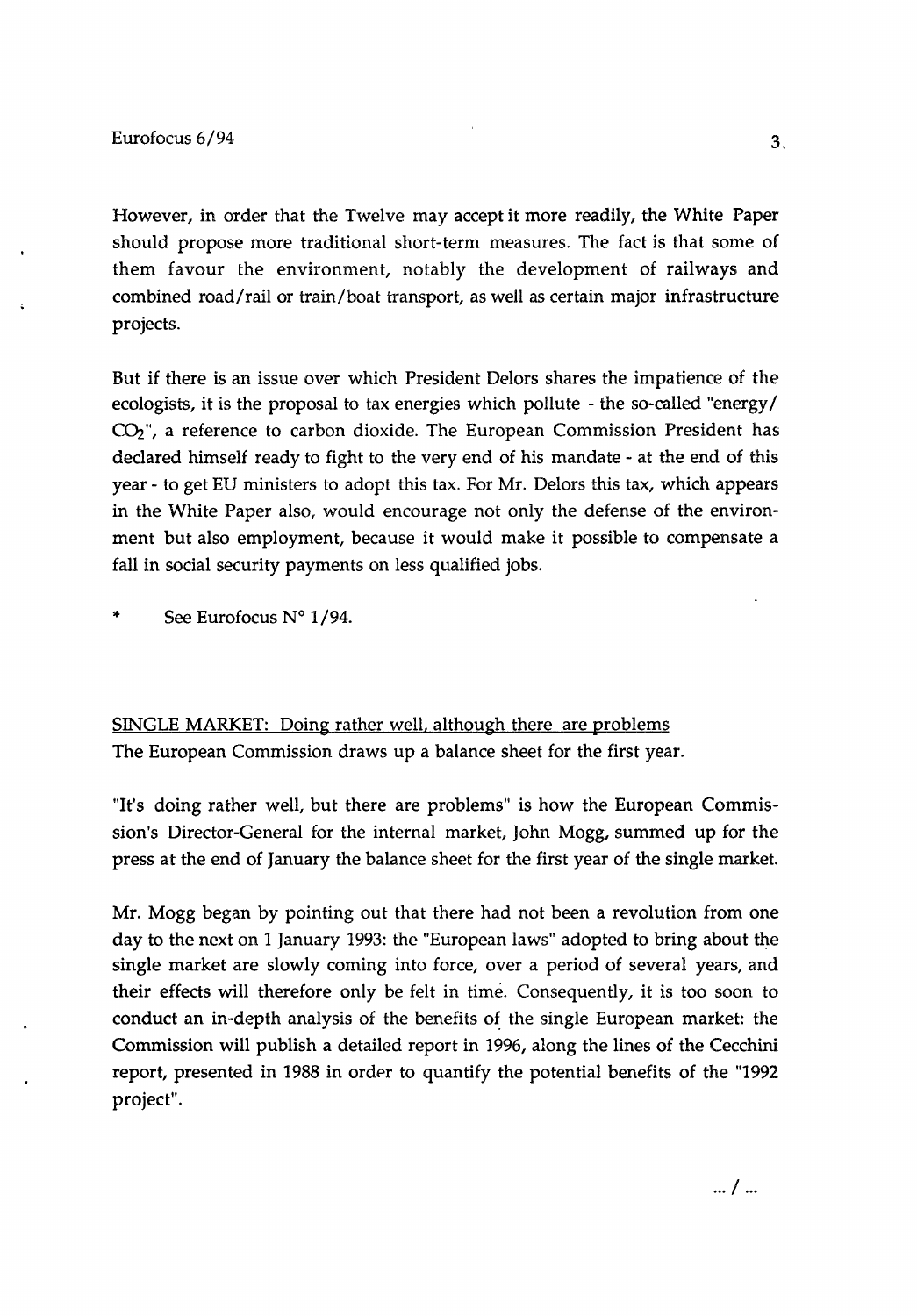## $\frac{1}{4}$

However, the Commission has taken the risk of evaluating as from now- at 0.4% - the extra economic growth which the single market can contribute annually to the European Union. The Commission has also pointed out that the single market has made trade between the Twelve considerably easier by putting an end to the 70 million forms which had to be filled in each year when crossing the EU's internal borders and by doing away with exchange controls. Above all, the 1992 project has created nine million new jobs between 1985 and 1992: in preparing themselves for the single market numerous companies have invested and taken on extra workers.

Despite the criticisms voiced recently, and often sharply, by national newspapers and professional bodies, of the operation of the single market, Mr. Mogg noted that the Commission has received only 430 complaints from European companies which felt that they had been unfairly excluded from markets in neighbouring countries. Companies must not be afraid to contact the Commission should they face problems, the director of the internal market declared, adding that their cases will be dealt with on a confidential basis. But for Mr. Mogg the most effective pressure on EU countries which do not respect the rules of the game is often exercised by other Member States.

These European rules are being applied increasingly by the Twelve- on paper, at least. As of 31 December 1993, by which time 95% of the European legislation needed to complete the single market had been adopted by their ministers, EU countries had transposed, into their national legislation, 87% on average of the measures. Denmark remained the star pupil, having transposed 96% of them; but even Spain, although in last place, had managed a very honourable 83%. However, only 75% of the measures were in force in all 12 Member States.

In order to spur on the countries which are falling behind, the European Commission has decided to open hereafter an infringement procedure when a "European law" has not been transposed in good time. "We can do better", Mr. Mogg told the press.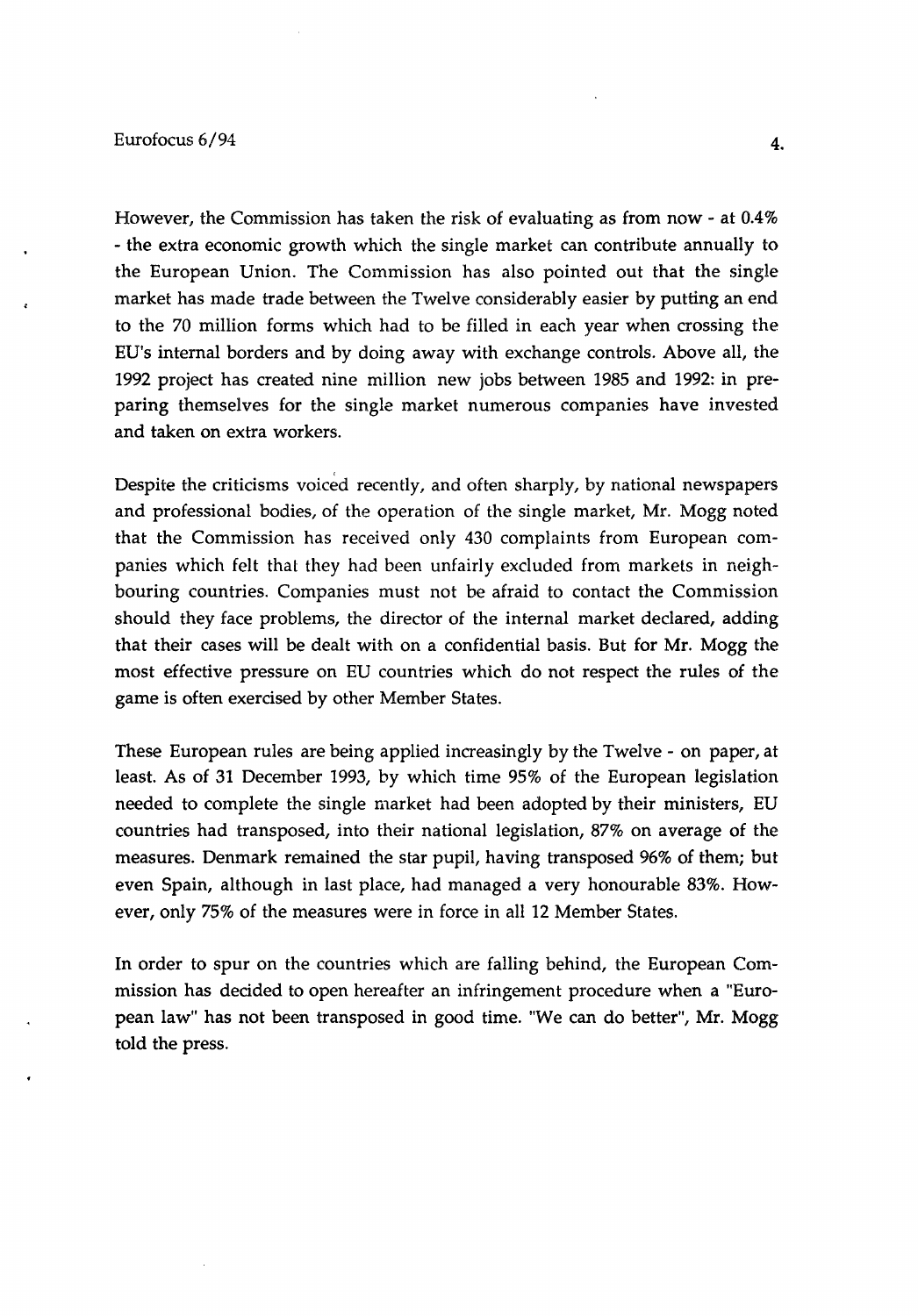TRANSPORT: Freedom of the skies ...

... but state aid on the ground. Does the report of the "wise men" open the way to a compromise?

Deregulation, privatization and competition - this is the remedy for civil aviation in Europe, prescribed by the wise men, the so-called "Comite des Sages". Appointed by the European Commission, the Committee has just published its report, under the title "Expanding Horizons".

There can be no question, as far as the experts are concerned, of going back on the deregulation of the skies over Europe, or delaying its implementation. The measures agreed to by the Twelve in the framework of the third liberalization package, in force since 1 January 1993, must be fully implemented. Civil aviation in Europe must be liberalized and backed up by legislation which is inspired more by the EU than by national viewpoints, so that it can free itself from the straightjacket of Member States' sovereignty, which is strangling it to death by preventing it from recovering competitivity and flexibility. The report favours the European Commission taking charge, under a mandate from the Twelve, of relations between the Union and third countries, instead of leaving each of the Member States free to enter into bilateral agreements, without taking common interests into account.

"If we do not implement these recommendations", the European Transport Commissioner, Abel Matutes, has argued, "they will be implemented for us". These are not idle threats, despite the field in which they are being applied, given that the Americans, who have already deregulated their domestic market, have begun to knock on our doors, as is shown by their open skies agreements with Germany and the Netherlands. And the future looks bleak for European civil aviation, with its high operating costs, low productivity, excess capacity on many routes and, above all, the excessive fragmentation of the market among numerous national airlines. The skies over Europe should form a whole: one cannot hope to be competitive with fragmented skies, heavy landing fees, different rates of VAT (unknown in the United States), a congested European air space and an absurd patchwork of control systems.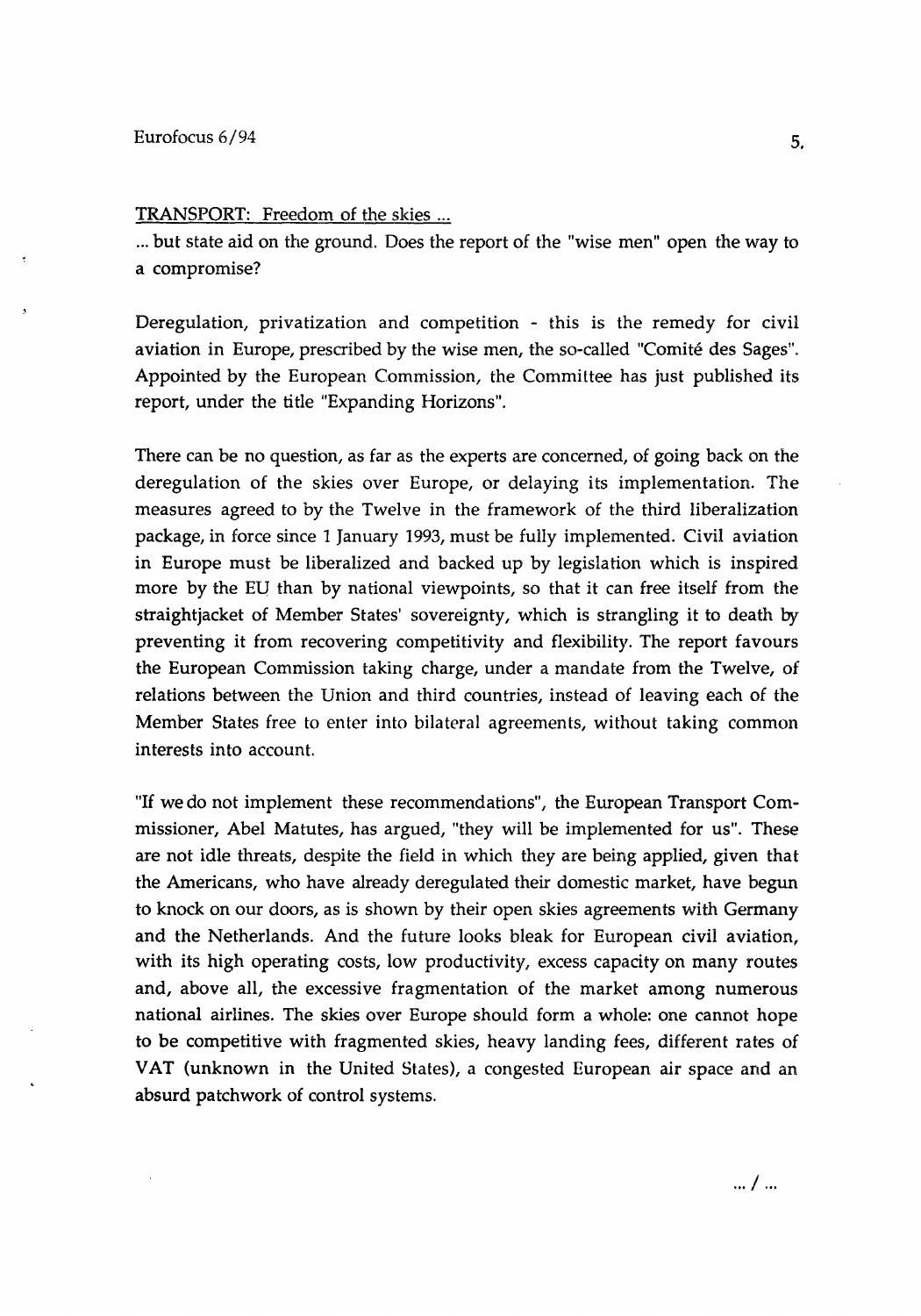The Committee's President, the former Belgian transport minister, Herman De Croo, did not mince his words but bluntly listed the reasons for the difficulties facing European airlines: their operating costs are 48% higher than those of their American competitors - and not simply because of differences in the cost of personnel but above all because of a clear overspending by the various airlines.

Here are the remedies put forward by the Committee. To begin with the liberalization of the internal market, as now defined by Community law, must be fully implemented in the market place. Infrastructure bottlenecks must be tackled next, and eliminated as quickly as possible, so that landings and take-offs are not needlessly delayed. To this end it will be necessary to set up quickly a single air traffic management system and a genuinely European airport network system. The report also envisages new rules as regards taxation and, as already mentioned, a truly Community approach as regards external relations in the field of air transport.

Finally, and it is here that the shoe pinches, the Committee has disapproved of state aids to airlines. It has consequently called for an end to such aids, which it regards as the source of all the ills from which European civil aviation is suffering. Its tone has even hardened: "The Committee is of the view that financial support for companies by governments or other authorities must be banned". But it then adds that state aids may be considered "to allow the restructuring of companies in difficulties" - provided it is on a clear and genuine "one time, last time" condition.

This compromise is unlikely to convince everyone, including Commissioner Matutes; but it could turn out to be the loophole needed by the opponents of deregulation, who were represented on the Committee. The fact is that René Valladon, Chairman of the Joint Civil Aviation Council (Union "Force Ouvriere") and the only trade union leader on the Committee, refused to subscribe to the recommendations contained in the report. The transport committee of the European Trade Union and International Federation of Transport Workers followed suit, claiming the report was "null and void" and "much too liberal". It held that such an approach could lead to no fewer than 130,000 workers currently employed by European airlines and airports being thrown out of work.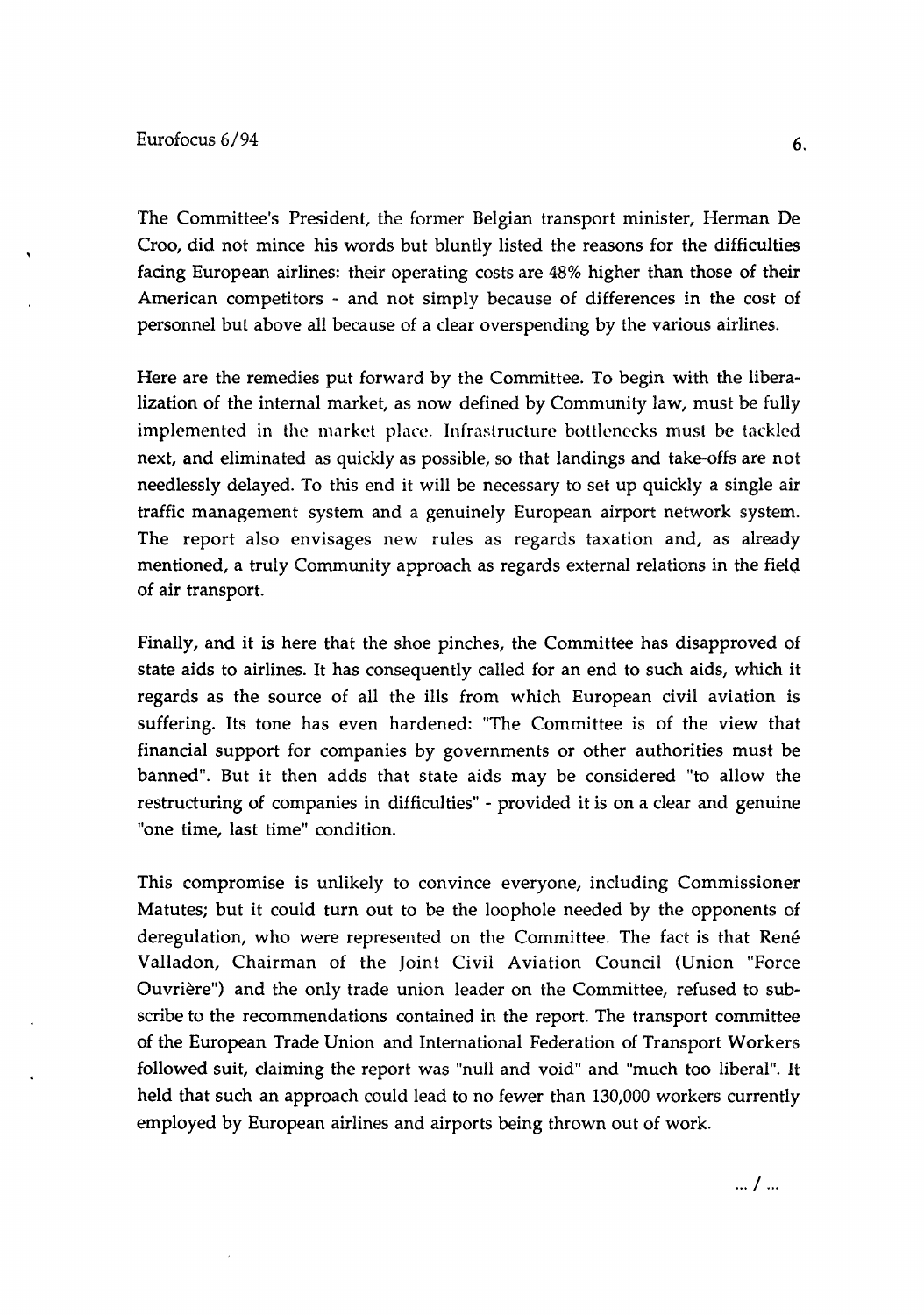Completely private airlines, such as British Midland or British Airways '(the only really profitable one among the majors) saw things very differently: "State aids distort competition and the airlines which enjoy them are not competitive. Subsidies allow the less efficient companies to remain in business". This view was shared by the president of SAS, Mr. Reinaas, who claimed that "State aids are the biggest threat to the health of air transport in Europe".

As for the European Commission, it is fully aware of the gravity of the problem. An enquiry is currently being conducted on the aids to Air France and the Portuguese national airline, TAP. Last December the Commission gave the green light to an increase in the capital of Aer Lingus, but on condition that it was accompanied by a strict restructuring programme. And the Commission will now have to look into the fresh state aids announced yet again by not only Air France but also Alitalia, Iberia, Lufthansa, Olympic Airways and Sabena, in order to decide whether to authorize them and, if so, under what conditions.

An ideological conflict, perhaps: but at stake are the 10 million jobs, which are either directly or indirectly concerned, as well as the nearly ECU 2 million\* in losses posted by the European airlines in 1992.

The European Commission has its work cut out - as do the transport minister of the European Union, among whom unanimity is not always the done thing.

 $1$  ECU = UK $E$ 0.75 or IR $E$ 0.78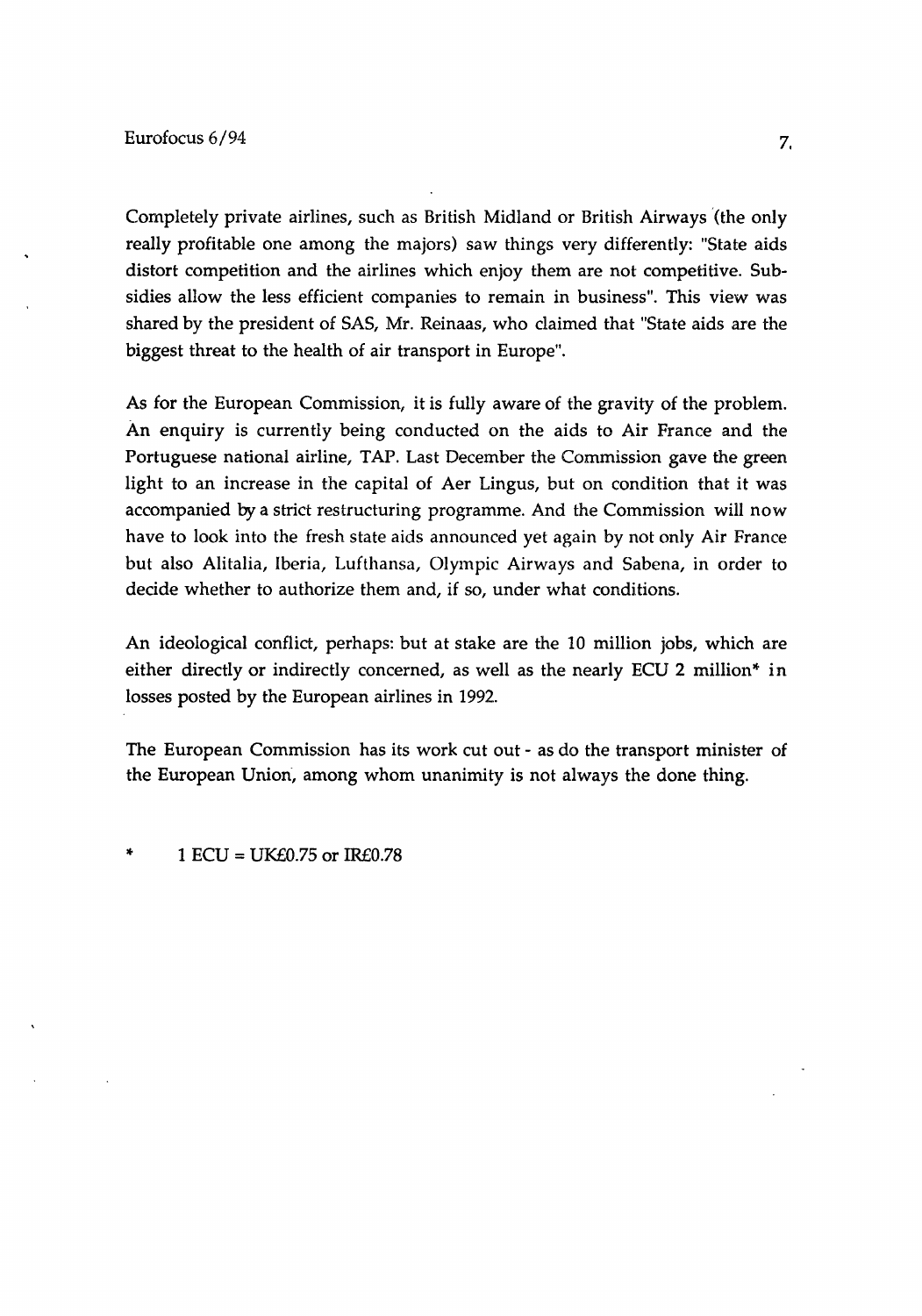### Eurofocus 6/94

UNEMPLOYMENT: 1993 was a bad year for jobs ... ... with the number of jobless rising by 1.9 million.

The 12-nation European Union ended 1993 with an unemployment rate of 10.9%, up from 9.9% in December 1992, and the 8.9% recorded the previous December, according to Eurostat, the EU's statistical office.

Unemployment averaged 10.5% last year, as compared to 9.4% in 1992, Eurostat has estimated. The United States had a more enviable record, with unemployment put at 7% for 1993, as compared to 7.4% the previous year. Japanese unemployment rose in 1993, but to just 2.4% on average, as against 2.2% in 1992.

Last year the number of unemployed averaged 15.8 million for the European Union as a whole. This represents an increase of 1.9 million as compared to 1992. Unemployment rose in all EU countries, although very unevenly: it reached a maximum of 25.8% in Germany (West) and 23.5% in Spain, while it was limited to 3% in Britain and Ireland.

ECONOMY: Luxemburgers have a higher purchasing power than the Japanese Wealth creation in the EC and elsewhere in 1992.

In 1992 Luxembourg once again beat the European Community record for wealth creation with a per capita GDP (Gross Domestic Product), measured in terms of purchasing power standard, of 20,538 PPS, according to Eurostat, the EU's statistical office. Luxembourg has stayed ahead of Japan (18,771 PPS) and is now the only EU country to find itself in this enviable position. Germany also had forged ahead of Japan until its unification, while France was in a similar position until 1989. But even Luxembourg was some distance behind the United States (22,255 PPS).